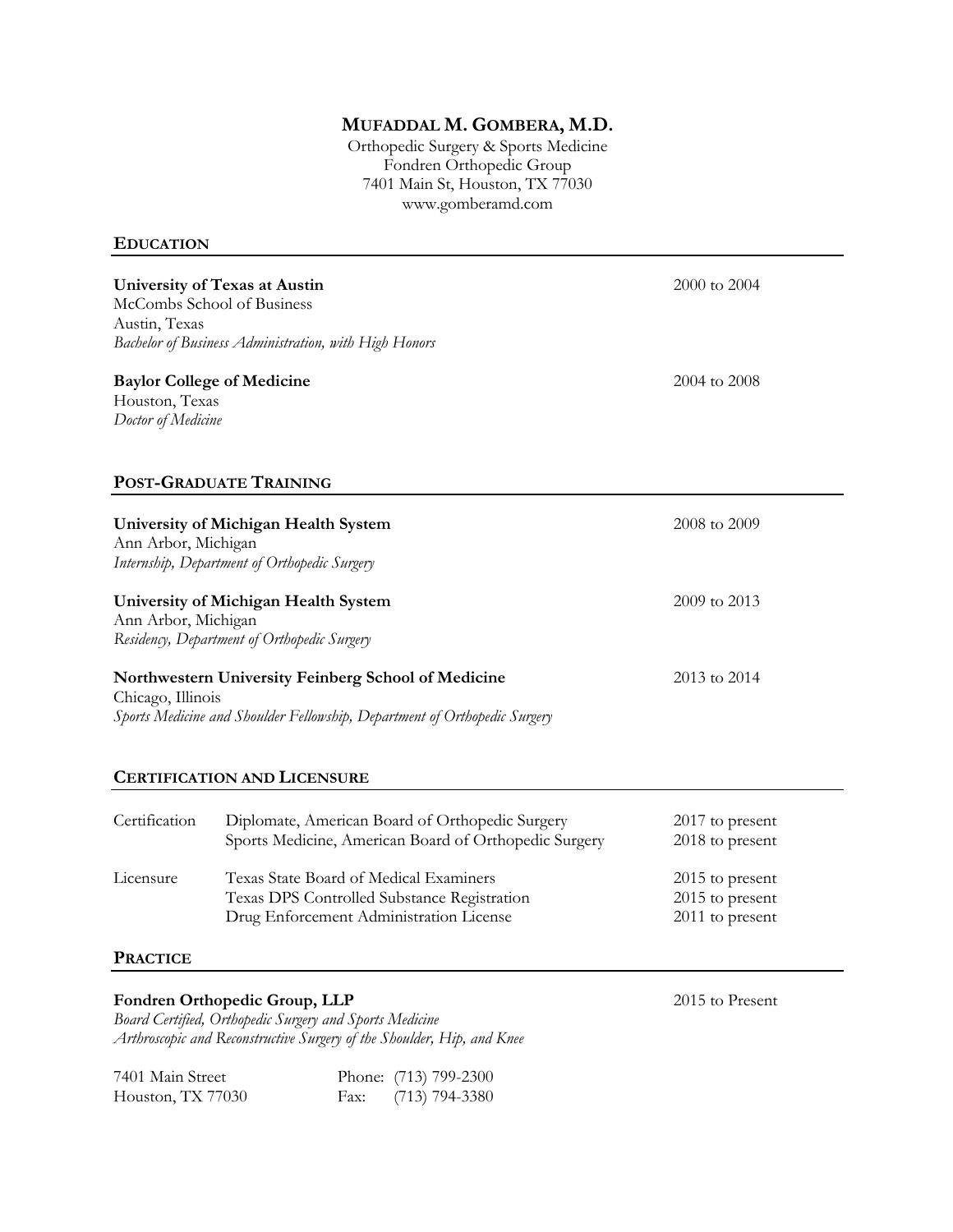## **HOSPITAL AND ACADEMIC AFFILIATIONS**

| <b>Texas Orthopedic Hospital</b><br>Attending Surgeon, Orthopedic Sports Medicine<br>Director, Hip Preservation Center at Texas Orthopedic Hospital<br>Department of Orthopedic Surgery<br>7401 Main Street, Houston, TX | 2015 to Present |
|--------------------------------------------------------------------------------------------------------------------------------------------------------------------------------------------------------------------------|-----------------|
| <b>Houston Methodist Hospital</b><br>Attending Surgeon<br>Department of Orthopedic Surgery<br>6565 Fannin Street, Houston, TX                                                                                            | 2015 to Present |
| University of Texas Medical Branch<br>Clinical Assistant Professor, Teaching Physician<br>Department of Orthopedic Surgery                                                                                               | 2018 to Present |

301 University Blvd, Galveston, TX

### **LEADERSHIP AND ADMINISTRATIVE SERVICE**

#### *Current*

| Member, Board of Directors, Fondren Orthopedic Group LLP                          | $2020$ to present |
|-----------------------------------------------------------------------------------|-------------------|
| Member, National Advocacy Committee, Arthroscopy Association of North America     | $2020$ to present |
| Member, Strategic Planning Committee, Fondren Orthopedic, LTD                     | $2020$ to present |
| Member, Physician Recruitment Committee, Fondren Orthopedic Group LLP             | $2020$ to present |
| <b>Manuscript Reviewer, Journal of Shoulder and Elbow Surgeons</b>                | $2017$ to present |
| Physician Member, Utilization Review Committee, Texas Orthopedic Hospital         | $2017$ to present |
| <b>Physician Member, Quality Improvement Committee, Texas Orthopedic Hospital</b> | $2017$ to present |
| <b>Manuscript Reviewer, American Journal of Sports Medicine</b>                   | $2015$ to present |
|                                                                                   |                   |

### *Previous*

| Chair, Marketing and Outreach Committee, Fondren Orthopedic Group LLP              | 2017, 2018   |
|------------------------------------------------------------------------------------|--------------|
| <b>Resident Coordinator, Collegiate Sports Coverage, Northwestern University</b>   | 2013, 2014   |
| <b>Resident Coordinator, High School Football Coverage, University of Michigan</b> | 2011, 2012   |
| Presenter, Orthopedic Interns' Education Course, University of Michigan            | 2011, 2012   |
| Resident Interview Coordinator, University of Michigan                             | 2009, 2010   |
| <b>Student Member</b> , Admissions Committee, Baylor College of Medicine           | 2006 to 2008 |
| Mentor, Saturday Morning Science Program, Baylor College of Medicine               | 2005, 2006   |
| Founder and President, Pre-Med/Business Association, University of Texas           | 2002 to 2004 |

### **PROFESSIONAL SOCIETY MEMBERSHIPS**

| American Academy of Orthopedic Surgeons                     | 2008 to present   |
|-------------------------------------------------------------|-------------------|
| American Orthopedic Society for Sports Medicine             | 2013 to present   |
| Arthroscopy Association of North America                    | $2013$ to present |
| Harris County Medical Society                               | $2015$ to present |
| International Society of Hip Arthroscopy                    | 2017 to present   |
| Texas Medical Association and Harris County Medical Society | 2017 to present   |
| American Shoulder and Elbow Surgeons                        | 2018 to present   |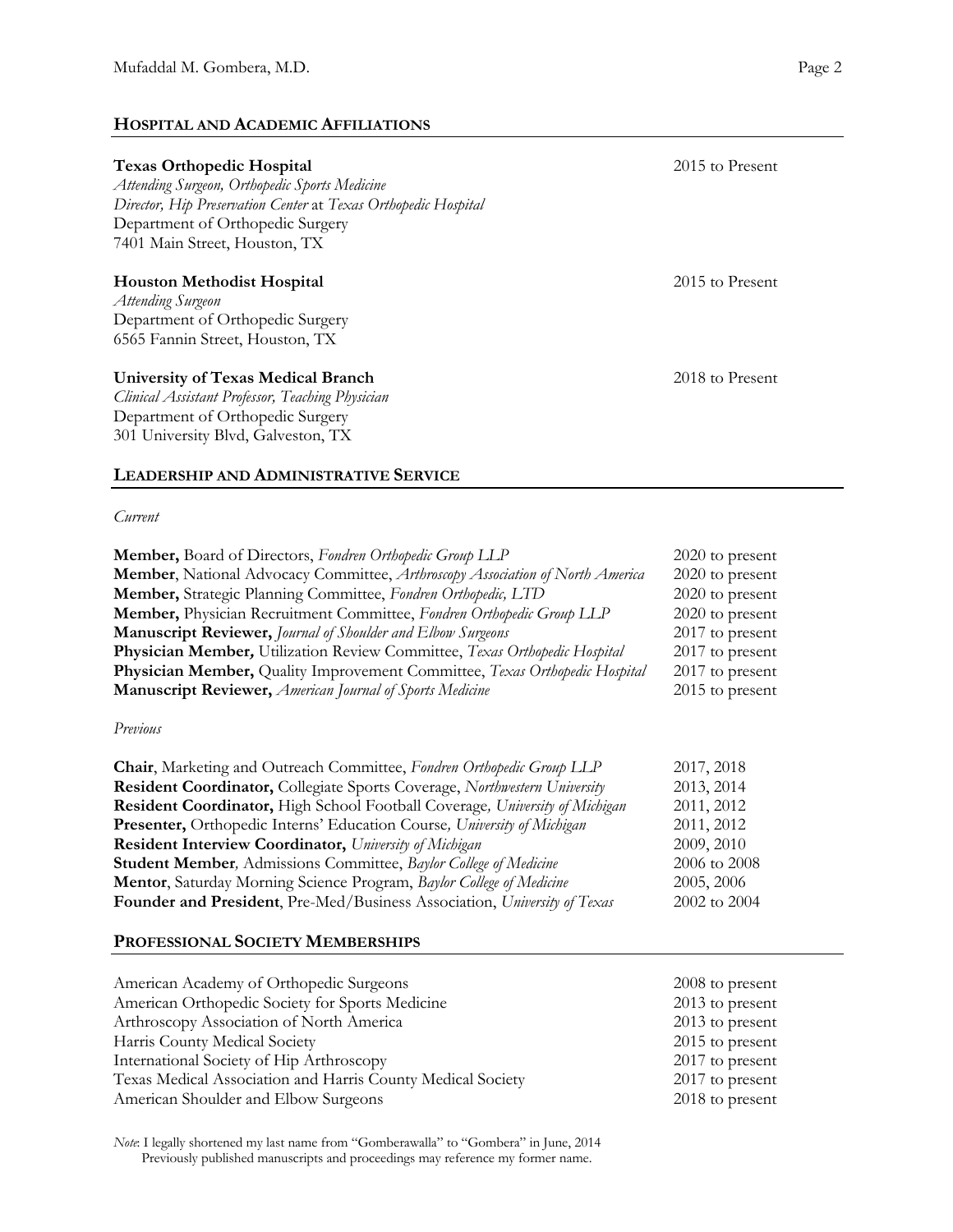## **PEER-REVIEWED PUBLICATIONS**

**MM Gombera**, MS Laughlin, EA Vidal, BS Brown, BJ Morris, TB Edwards, HA Elkousy. The Impact of Fellowship and Exam Subspecialty on Trends and Complications Following Total Shoulder Arthroplasty for Osteoarthrosis by Recently Trained Board Eligible Orthopedic Surgeons. *The Journal of Shoulder and Elbow Surgery*. 2020 July. 29:e279-e286. doi:10.1016/j.jse.2019.11.023

EJ Monroe EJ, RS Selley, **MM Gombera**, R Nair, A Martusiewicz, RA Christian, G Marra, MD Saltzman. The Quality and Accuracy of Online Resources for Total and Reverse Shoulder Replacement. *Journal of Surgical Orthopaedic Advances*. 2019 Winter 28(4):241-249.

CM Killian, BJ Morris, KR Sochacki, **MM Gombera**, RE Haigler, DP O'Connor, TB Edwards. Radiographic Comparison of Finned, Cementless Central Pegged Glenoid Component and Conventional Cemented Pegged Glenoid Component in Total Shoulder Arthroplasty: A Prospective Randomized Study. *The Journal of Shoulder and Elbow Surgery*. 2018 Jun 27. (6S):S10-S16. doi: 10.1016/j.jse.2017.09.014

VK Tjong, **MM Gombera**, CA Kahlenberg, RM Patel, B Han, P Deshmane, MA Terry. Isolated Acetabuloplasty and Labral Repair for Combined-Type Femoroacetabular Impingement: Are We Doing Too Much? *Arthroscopy*, *The Journal of Arthroscopic and Related Surgery*. 2017 Jan 4. pii: S0749-8063(16)30894-5. doi: 10.1016/j.arthro.2016.10.022.

DB Gibbs, TS Lynch, **MM Gombera**, MD Saltzman, GW Nuber, GD Schroeder, M Labelle, BP Hollett. Pre-existing Rotator Cuff Tears as a Predictor of Outcomes in National Football League Athletes. *Sports Health.* May 2016; 8(3) 250-254. doi: 10.1177/1941738116636602

**MM Gombera**, CA Kahlenberg, R Nair, MD Saltzman, MA Terry. All-Arthroscopic versus Open Tenodesis of the Long Head of the Biceps Brachii*. The American Journal of Sports Medicine*. May 2015; 43(5):1077-83. doi:10.1177/0363546515570024

EP Tannenbaum, P Zhang, JD Maratt, **MM Gombera**, SA Holcombe, SC Wang, A Bedi, JA Goulet. A Computed Tomography Study of Gender Differences in Acetabular Version and Morphology: Implications for Femoroacetabular Impingement. *Arthroscopy*, *The Journal of Arthroscopic and Related Surgery.* May 2015; S0749- 8063(15)00101-2. doi: 10.1016/j.arthro.2015.02.007.

JD Maratt, JJ Gagnier, **MM Gombera**, SE Reske, BR Hallstrom, AG Urquhart. Patients' perceptions of the costs of total hip and knee arthroplasty. *American Journal of Orthopedics*. May 2015; 44(5):E135-41.

KL Welton, **MM Gombera**, JS Fischgrund, GP Graziano, RD Patel. Patient Impressions of Reimbursement for Orthopedic Spine Surgeons*. The Spine Journal.* February 2014; doi:10.1016/j.spine.2014.01.060.

**MM Gombera,** JK Sekiya. Rotator Cuff Tear and Glenohumeral Instability: A Systematic Review. *Clinical Orthopedics and Related Research*. August 2014; 472 (8): 2448-56. doi:10.1007/s11999-013-3290-2.

**MM Gombera**, BT Kelly, A Bedi. Interventions for Hip Pain in the Maturing Athlete: The Role of Hip Arthroscopy? *Sports Health.* January 2014;6(1):70–77. doi:10.1177/ 1941738113497678.

**MM Gombera**, BS Miller, RM Coale, A Bedi, JJ Gagnier. A Meta-Analysis of Joint Preservation Versus Arthroplasty for the Treatment of Displaced 3- and 4-part Fractures of the Proximal Humerus*. Injury*. March 2013. 44 (2013), 1532-1539. doi: 10.1016/j.injury.2013.03.030.

**MM Gombera**, MA Conditt, KB Mathis, PC Noble. Have We Solved the Problem of Backside Wear in Total Knee Arthroplasty? *The Journal of Arthroplasty*. February 2009. 24(2) e42.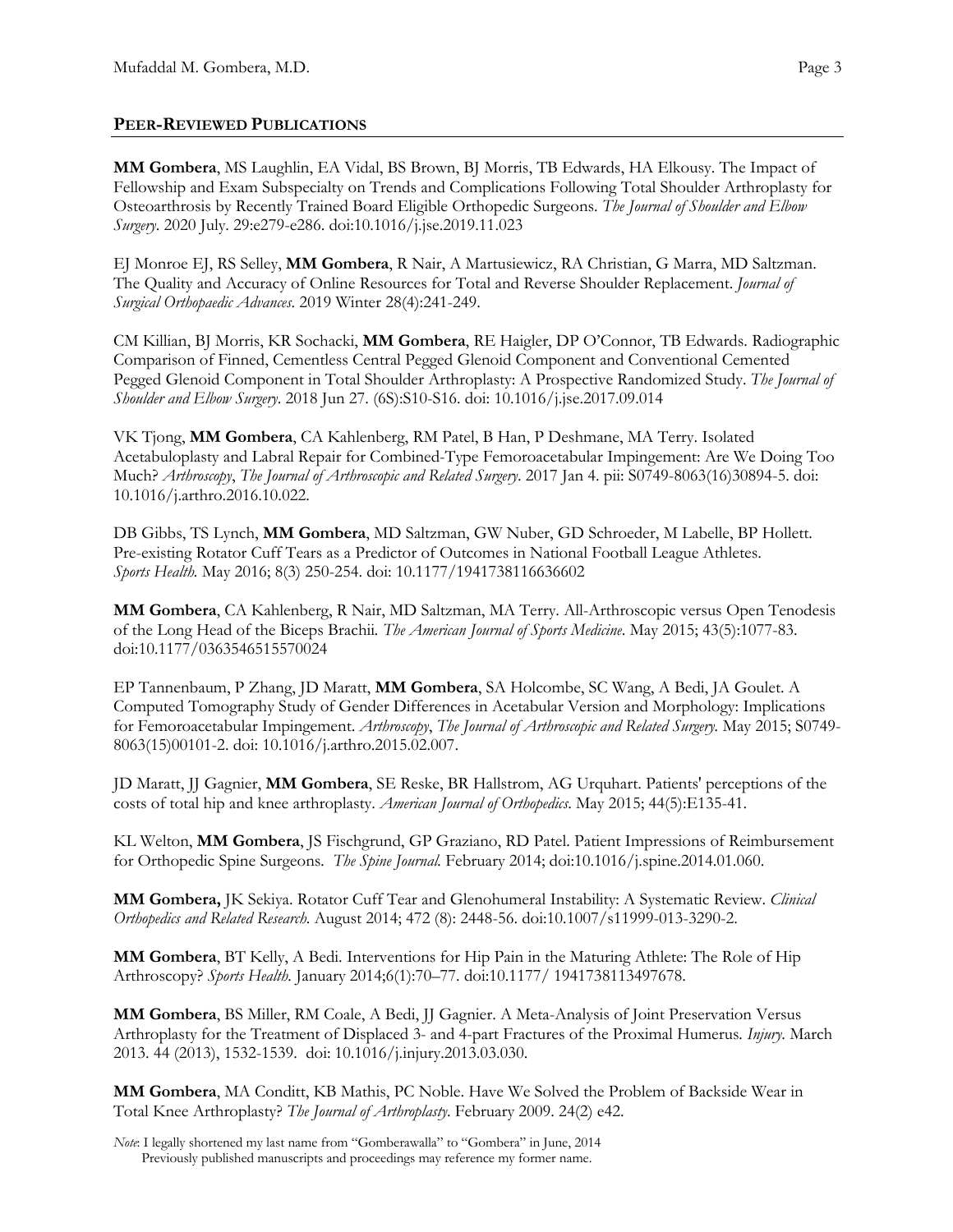**MM Gombera**, M Demirel, MA Terry. Hip Labral Repair in Athletes*.* In MN Doral, J Karlsson (Eds): *Sports Injuries: Prevention, Diagnosis, Treatment, and Rehabilitation*, 2nd Edition. New York, NY: Springer. pp 773-781

AR Kadakia, **MM Gombera**. Sports Related Conditions: Syndesmotic Injuries. In IJ Alexander, EM Bluman, JK Greisberg (Eds): *Advanced Reconstruction: Foot and Ankle*, 2nd Edition. Chicago, IL: AAOS/AOFAS. 2015. pp 337-348.

**MM Gombera**, JK Sekiya. Combined Anterior Cruciate Ligament Reconstruction and Meniscal Allograft Transplantation. In BJ Cole, JK Sekiya (Eds): *Surgical Techniques of the Shoulder, Elbow, and Knee in Sports Medicine*, 2nd Edition. Philadelphia, PA: Elsevier. 2013. pp 633-641.

**MM Gombera,** JK Sekiya. Surgical Treatment of Combined PCL/Lateral-Sided Injuries: Acute and Chronic. In GC Fanelli (Ed): *The Multiple Ligament Injured Knee: A Practical Guide to Management*, 2nd Edition. New York, NY: Springer. 2013. pp 211-226.

## **RESEARCH PRESENTATIONS AND ABSTRACTS**

CM Killian, BJ Morris, KR Sochacki, **MM Gombera**, RE Haigler, DP O'Connor, TB Edwards. *Radiographic Comparison of Finned, Cementless Central Pegged Glenoid Component and Conventional Cemented Pegged Glenoid Component in Total Shoulder Arthroplasty: A Prospective Randomized Study.* Podium Presentation at the American Society for Shoulder and Elbow Surgery Fellows Symposium, San Diego, CA; June 2017.

DB Gibbs, TS Lynch, **MM Gombera**, GD Schroeder, MW LaBelle, BP Hollett, MD Saltzman, GW Nuber. *Pre-existing Rotator Cuff Tears as a Predictor of Outcomes in National Football League Athletes.* Poster Presentation at the American Orthopedic Society for Sports Medicine Annual Meeting; Colorado Springs, CO; July 2016.

**MM Gombera**, CA Kahlenberg, RM Patel, B Han, PP Deshmane, MA Terry*. Isolated Acetabular Osteoplasty for the Treatment of Combined-type Femoroacetabular Impingement.* Podium Presentation at the ISAKOS Congress; Lyon, France; June 2015.

**MM Gombera**, GW Nuber, G Marra, MD Saltzman. *Comparison of Outcomes and Complication Rates After Total Shoulder Arthroplasty and Reverse Shoulder Arthroplasty.* Podium Presentation at the Mid-America Orthopedic Association Annual Meeting; Hilton Head Island, NC; April 2015.

**MM Gombera**, CA Kahlenberg, R Nair, MD Saltzman, MA Terry. *All-Arthroscopic versus Open Tenodesis of the Long Head of the Biceps Brachii.* Poster Presentation at the Mid-America Orthopedic Association Annual Meeting; Hilton Head Island, NC; April 2015.

DB Gibbs, TS Lynch, **MM Gombera**, GD Schroeder, MW LaBelle, BP Hollett, MD Saltzman, GW Nuber. *Pre-existing Rotator Cuff Tears as a Predictor of Outcomes in National Football League Athletes.* Podium Presentation at the NFL Team Physician Annual Meeting; Indianapolis, IN; February 2015.

**MM Gombera**, CA Kahlenberg, R Nair, MD Saltzman, MA Terry. *All-Arthroscopic versus Open Tenodesis of the Long Head of the Biceps Brachii.* Podium Presentation at the American Orthopedic Society for Sports Medicine Specialty Day; Las Vegas, NV; March 2015.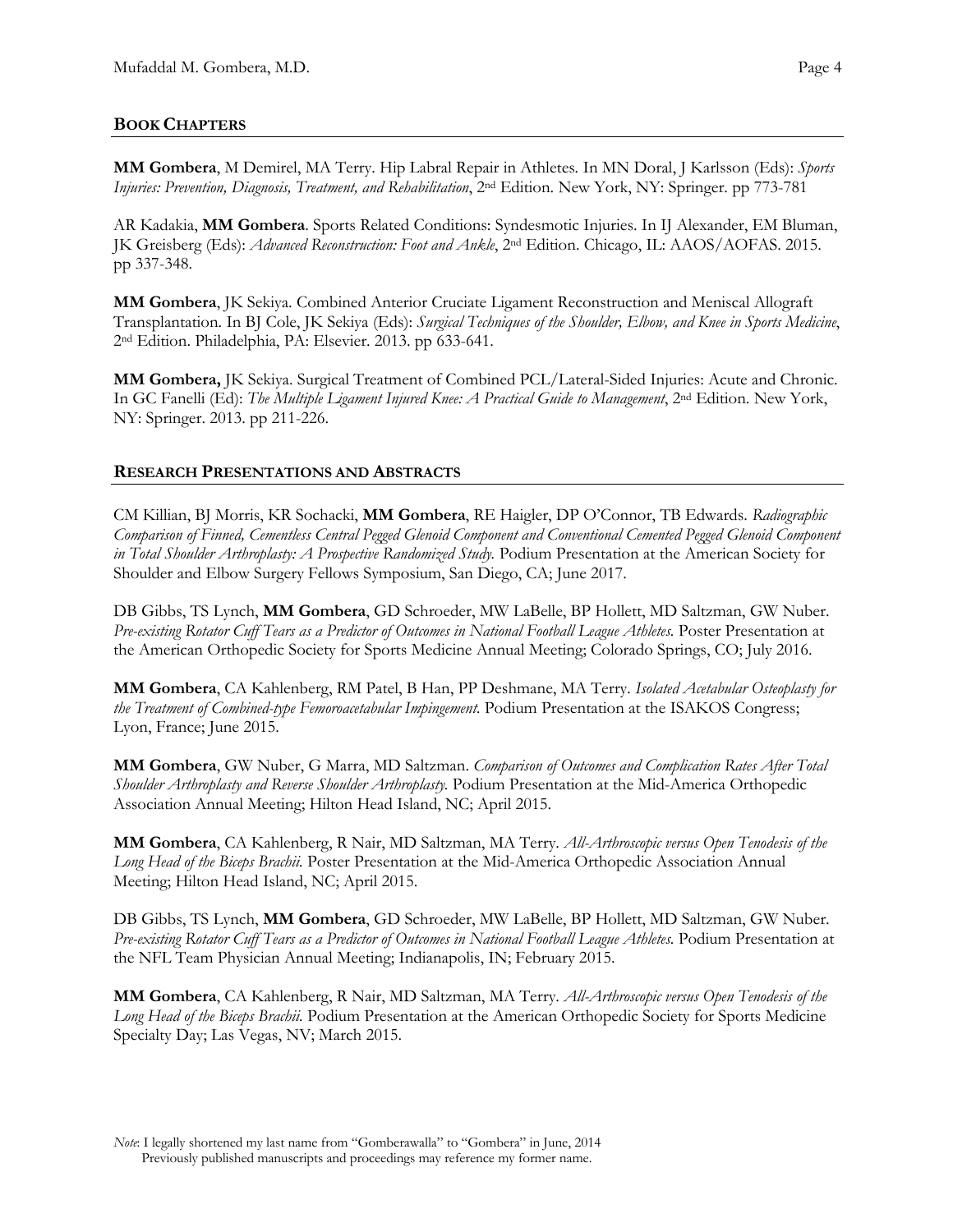**MM Gombera**, CA Kahlenberg, RM Patel, B Han, PP Deshmane, MA Terry. *Isolated Acetabular Osteoplasty for the Treatment of Combined-type Femoroacetabular Impingement.* Poster Presentation at the International Society for Hip Arthroscopy Annual Meeting; Rio, Brazil; October 2014.

**MM Gombera**, R Nair, A Martusiewicz, EJ Monroe, GM Marra, MD Saltzman. *The Quality and Accuracy of Online Patient Resources for Total Shoulder Replacement and Reverse Shoulder Replacement.* Poster Presentation at the American Shoulder and Elbow Surgeons Closed Meeting; Pinehurst, NC; October 2014.

CA Kahlenberg, R Nair, EJ Monroe, **MM Gombera**, MA Terry, SL Edwards. *Incidence of Injury Based on Sports Participation in High School Athletes*. Podium Presentation at American Academy of Pediatrics National Conference; San Diego, CA; October 2014.

**MM Gombera**, BS Miller, RM Coale, A Bedi, JJ Gagnier. *A Meta-analysis of Joint Preservation Versus Arthroplasty for the Treatment of Displaced 3- and 4-part Fractures of the Proximal Humerus.* Poster Presentation at the Annual Meeting of the American Academy of Orthopedic Surgeons; Chicago, IL; March 2013.

JD Maratt, JJ Gagnier, **MM Gombera**, S Reske, BR Hallstrom, AG Urquhart. *Patient Perceptions of the Cost of Total Hip and Knee Arthroplasty*. Podium Presentation at the Annual Meeting of the American Academy of Orthopedic Surgeons; Chicago, IL; March 2013.

JD Maratt, **MM Gombera**, S Holcombe, S Wang, JA Goulet. *Gender Differences in Acetabular Morphology and Implications for Femoroacetabular Impingement.* Poster Presentation at the Annual Meeting of the American Academy of Orthopedic Surgeons; Chicago, IL; March 2013.

KL Welton, **MM Gombera**, JS Fischgrund, GP Graziano, RD Patel. *Medical Provider Impressions of Surgeon Reimbursement for Common Orthopedic Procedures*. Poster Presentation at the Annual Meeting of the American Academy of Orthopedic Surgeons; Chicago, IL; March 2013.

**MM Gombera**, RD Patel. *Factors Influencing Fellowship Selection by Orthopedic Residents*. Poster Presentation at the 51st Annual Carl E. Badgley Day Lectureship for the University of Michigan Alumni Society; Ann Arbor, MI; October 2012.

**MM Gombera**, BS Miller, RM Coale, A Bedi, JJ Gagnier. *A Meta-analysis of Joint Preservation Versus Arthroplasty for the Treatment of Displaced 3- and 4-part Fractures of the Proximal Humerus.* Podium Presentation at the Annual Meeting of the Michigan Orthopedic Society; Mackinac Island, MI; June 2012.

KL Welton, **MM Gombera**, JS Fischgrund, GP Graziano, RD Patel. *Patient Impressions of Reimbursement for Orthopedic Spine Surgeons.* Poster Presentation at the Annual Meeting of the Michigan Orthopedic Society; Mackinac Island, MI; June 2012.

**MM Gombera**, RD Patel. *Factors Influencing Fellowship Selection by Orthopedic Residents*. Poster Presentation at the Annual Meeting of the Michigan Orthopedic Society; Mackinac Island, MI; June 2012.

KL Welton, **MM Gombera**, JS Fischgrund, GP Graziano, RD Patel. *Patient Impressions of Reimbursement for Orthopedic Spine Surgeons.* Podium Presentation at the Annual Meeting of the Lumbar Spine Research Society; Chicago, IL; April 2012.

**MM Gombera**, JS Fischgrund, GP Graziano, RD Patel. *Patient Impressions of Reimbursement for Orthopedic Spine Surgeons.* Poster and Alternate Podium Presentation at the Annual Meeting of the American Academy of Orthopedic Surgeons; San Francisco, CA; February 2012.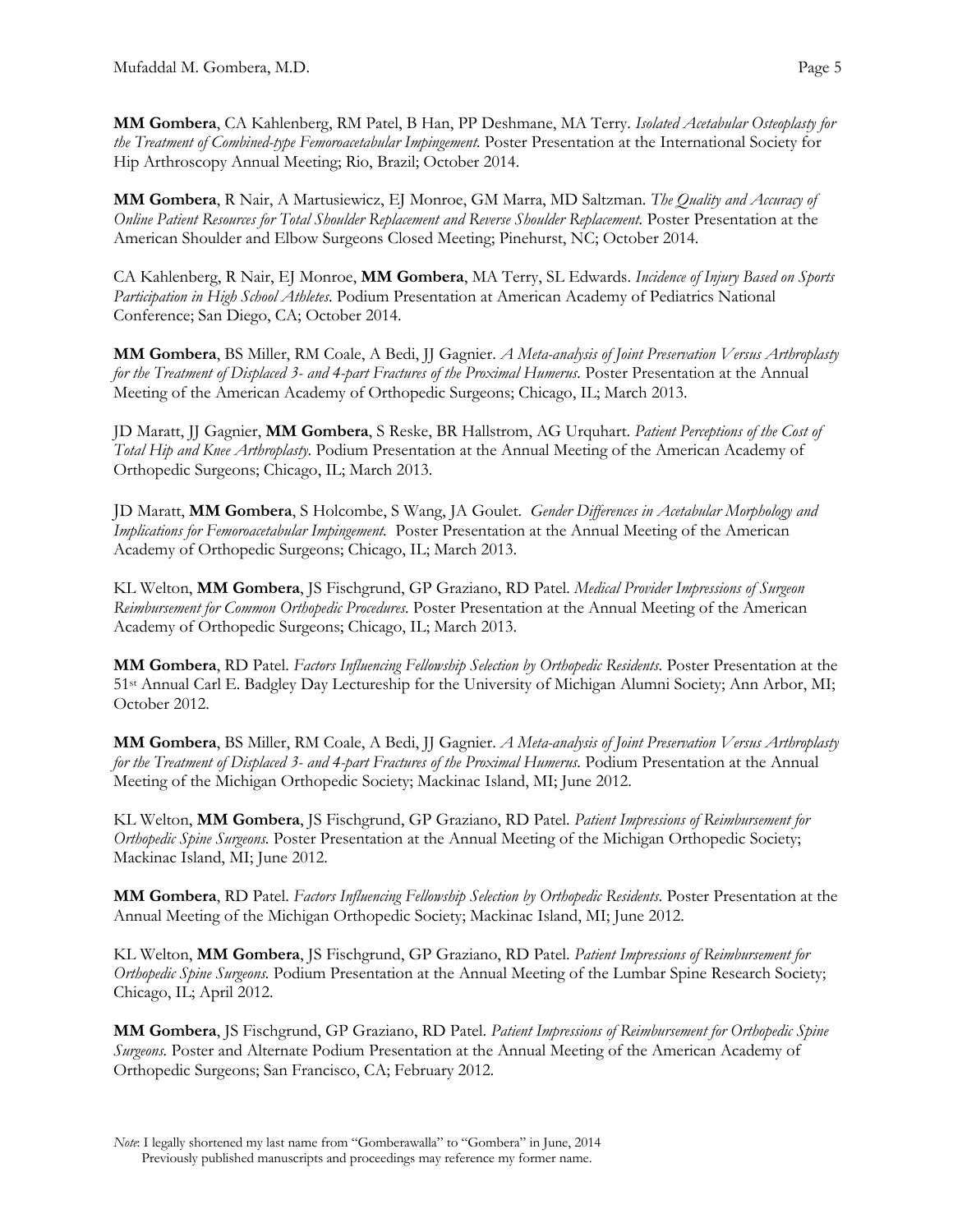**MM Gombera**, MA Conditt, KB Mathis, PC Noble. *Have We Solved the Problem of Backside Wear in Total Knee Arthroplasty?* Podium Presentation at the Annual Meeting of the American Association of Hip and Knee Surgeons; Dallas, TX; November 2008.

**MM Gombera**, MA Conditt, KB Mathis, PC Noble. *Have We Solved the Problem of Backside Wear in Total Knee Arthroplasty?* Podium Presentation at the Annual Meeting of the American Academy of Orthopedic Surgeons; San Francisco, CA; March 2008.

**MM Gombera**, MA Conditt, SK Ismaily, N Kulkarni, NK Ismaily, JM Saucedo, PC Noble. *The Dynamic Stiffness of the Knee during a High Flexion Activity*. Poster Presentation at the Annual Meeting of Orthopedic Research Society; San Francisco, CA; March 2008.

**MM Gombera**, MA Conditt, KB Mathis, PC Noble. *Have We Solved the Problem of Backside Wear in Total Knee Arthroplasty?* Podium Presentation at the Meeting of the Orthopedic Research Society; San Francisco, CA; March 2008.

### **HONORS AND AWARDS**

| Super Doctors, Rising Star<br>"Making a Difference" Excellence in Patient Care, University of Michigan<br>Outstanding Achievement in Orthopedic Research, Baylor College of Medicine<br>Endowed Presidential Scholarship, University of Texas at Austin<br>Distinguished Scholar, University of Texas at Austin<br>George L. Clark McCorp Scholarship, University of Texas at Austin<br>Summa Cum Laude, Liberal Arts Dean's List, University of Texas at Austin<br>Excellence in Macro-Economics, University of Texas at Austin<br>Defensive Player of the Year, Memorial High School Football<br><b>TEAM COVERAGE EXPERIENCE</b> | 2017, '18, '19<br>2010, 2012<br>2006, 2007<br>2000 to 2004<br>2002 to 2004<br>2003, 2004<br>2001<br>2001<br>1997 |
|------------------------------------------------------------------------------------------------------------------------------------------------------------------------------------------------------------------------------------------------------------------------------------------------------------------------------------------------------------------------------------------------------------------------------------------------------------------------------------------------------------------------------------------------------------------------------------------------------------------------------------|------------------------------------------------------------------------------------------------------------------|
|                                                                                                                                                                                                                                                                                                                                                                                                                                                                                                                                                                                                                                    |                                                                                                                  |
| <b>Texas Southern University Tigers</b><br>Team Physician                                                                                                                                                                                                                                                                                                                                                                                                                                                                                                                                                                          | 2019 to present                                                                                                  |
| <b>St. Pious X Panthers</b><br>Team Physician                                                                                                                                                                                                                                                                                                                                                                                                                                                                                                                                                                                      | 2018                                                                                                             |
| <b>Chicago Blackhawks</b><br>Assistant Team Physician. Head Team Physician: Dr. Michael Terry                                                                                                                                                                                                                                                                                                                                                                                                                                                                                                                                      | 2013 to 2014                                                                                                     |
| Chicago Cubs<br>Assistant Team Physician. Head Team Physician: Dr. Stephen Gryzlo                                                                                                                                                                                                                                                                                                                                                                                                                                                                                                                                                  | 2014                                                                                                             |
| Northwestern University Football<br>Assistant Team Physician. Head Team Physician: Dr. Michael Terry                                                                                                                                                                                                                                                                                                                                                                                                                                                                                                                               | 2013                                                                                                             |
| <b>Northwestern University Wrestling</b><br>Assistant Team Physician. Head Team Physicians: Dr. Michael Schafer, Dr. Michael Milligan                                                                                                                                                                                                                                                                                                                                                                                                                                                                                              | 2013                                                                                                             |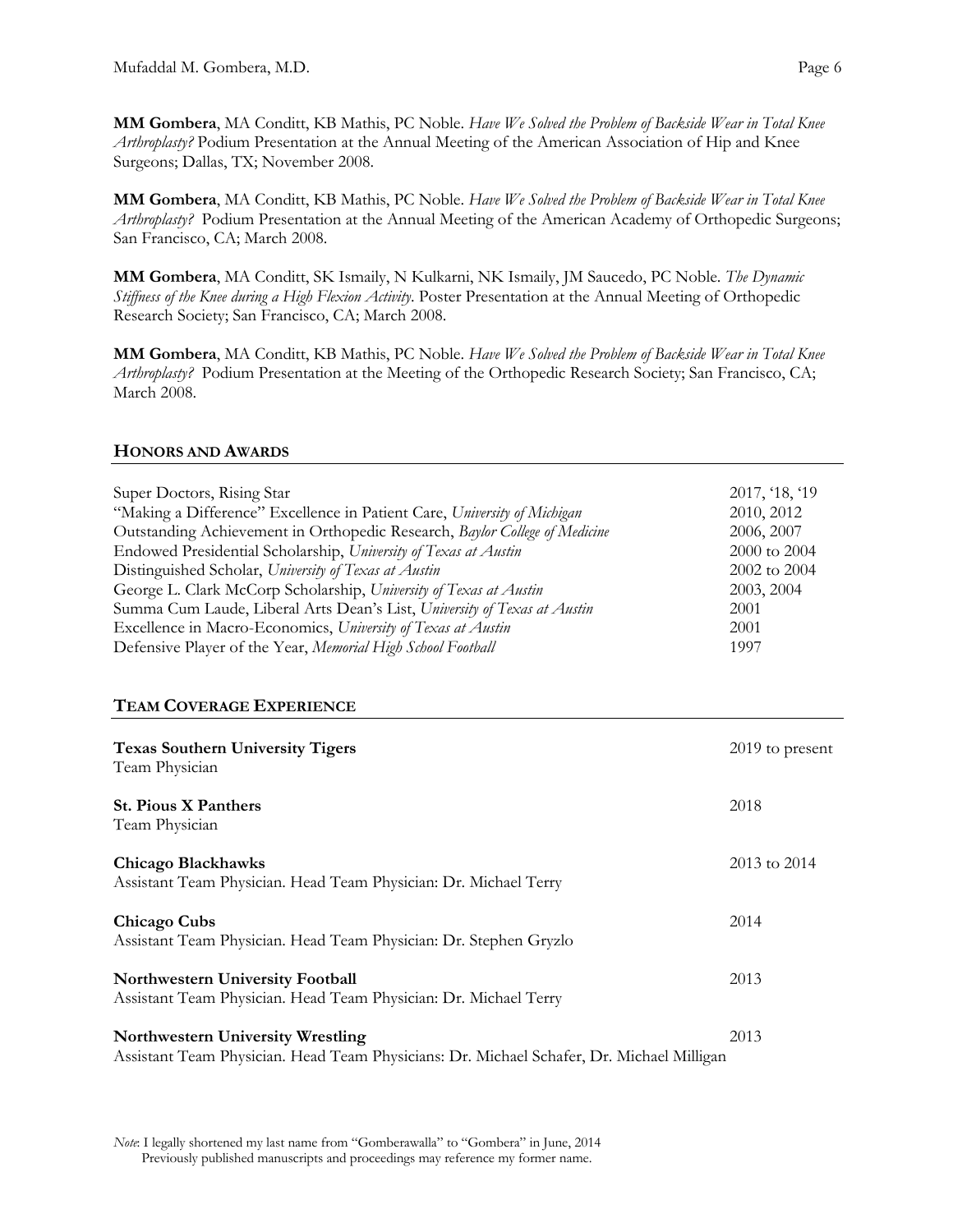| University of Michigan Men's Basketball                                              |      |
|--------------------------------------------------------------------------------------|------|
| Assistant Team Physician. Head Team Physicians: Dr. Jim Carpenter and Dr. Jon Sekiya |      |
|                                                                                      |      |
| University of Michigan Men's Ice Hockey                                              | 2012 |
| Assistant Team Physician. Head Team Physician: Dr. Asheesh Bedi                      |      |

## **ACADEMIC PRESENTATIONS**

### *Invited Presentations*

**MM Gombera**. *Intra- and Extra-Articular Sources of Hip Pain: An Orthopedic Perspective*. Airrosti Round Table, Houston, TX; June 2020.

**MM Gombera**. *Physical Exam Techniques of the Shoulder and Knee*. CareNow Urgent Care Providers Annual Meeting, Houston, TX; July 2019.

**MM Gombera**. *Current Techniques in Sports Medicine and Arthroscopy*. Airrosti Round Table, Houston, TX; November 2018.

**MM Gombera**. *Recent Advances in Hip Arthroscopy and Hip Preservation*. Beaumont Provider Forum, Beaumont, TX; August 2018.

**MM Gombera**. *Sports Medicine: Latest Advances in Shoulder, Hip, and Knee Arthroscopic Surgery*. American Orthopedic Nursing Association Regional Meeting, Houston, TX; October 2017.

**MM Gombera**. *What's New in Sports Medicine*. American Orthopedic Nursing Association Quarterly Meeting, Houston, TX; January 2017.

**MM Gombera**. Faculty Instructor: *ASES/AAOS: Open and Arthroscopic Techniques in Shoulder Surgery Course.*  AAOS Orthopedic Learning Center, Chicago, IL; May 2015.

**MM Gombera**. *Arthroscopic Partial Meniscectomy.* Faculty Instructor: *AAOS: Fundamentals of Knee and Shoulder Arthroscopy Course.* AAOS Orthopedic Learning Center, Chicago, IL; September 2014.

**MM Gombera**, CA Kahlenberg, RM Patel, B Han, PP Deshmane, MA Terry. *Isolated Acetabular Osteoplasty for the Treatment of Combined-type Femoroacetabular Impingement.* Annual Thesis Day, Northwestern University Department of Orthopedic Surgery; Chicago, IL; June 2014.

**MM Gombera**. Faculty Instructor: *AAOS: Fundamentals of Knee and Shoulder Arthroscopy Course.* AAOS Orthopedic Learning Center, Chicago, IL; October 2013.

**MM Gombera**, BS Miller, RM Coale, A Bedi, JJ Gagnier. *A Meta-analysis of Joint Preservation Versus Arthroplasty for the Treatment of Displaced 3- and 4-part Fractures of the Proximal Humerus.* Annual Senior Thesis Day, Michigan Department of Orthopedic Surgery; Ann Arbor, MI; June 2012.

**MM Gombera,** KL Vanderhave. *Chronic Hip Dislocation: A Case Presentation.* Robert N. Hensinger Lectureship, University of Michigan; Ann Arbor, MI; November 2011.

**MM Gombera,** RD Patel, GP Graziano. *Awake Cervical Osteotomy for Fixed Cervical Kyphotic Deformity.* Spine Annual Lectureship, University of Michigan; Ann Arbor, MI; October 2011.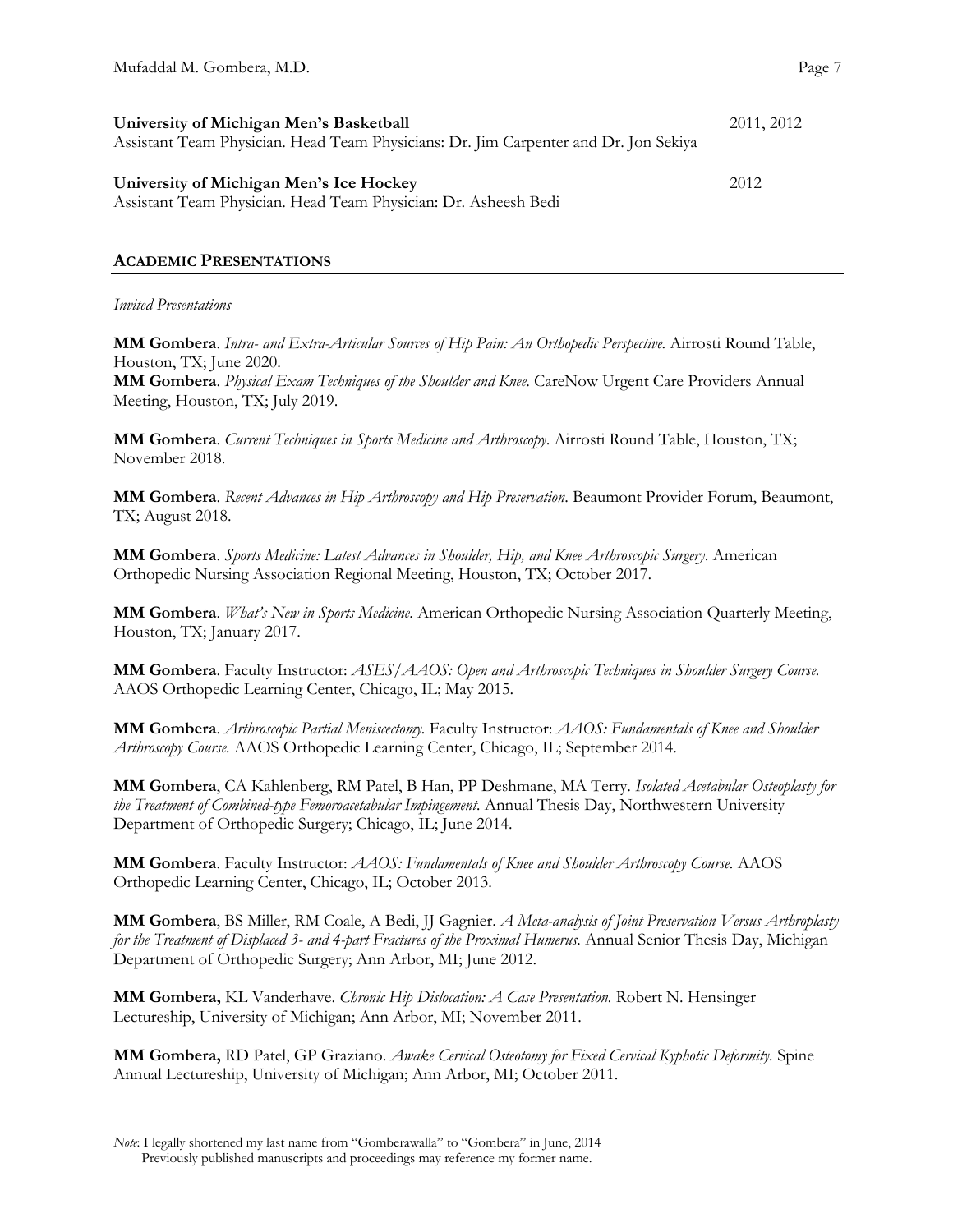**MM Gombera**, AG Urquhart. *Osteonecrosis of the Femoral Head*. Larry S. Matthews Annual Lower Extremity Adult Reconstruction Lectureship; Ann Arbor, MI; May 2011.

**MM Gombera**, A Bedi, KF Schultz. *Combined ACL Reconstruction and Unicompartmental Knee Arthroplasty.* Larry S. Matthews Annual Lower Extremity Adult Reconstruction Lectureship; Ann Arbor, MI; May 2010.

**MM Gombera,** GP Graziano. *Failed Anterior Cervical Discectomy and Fusion: Treatment Options.* Spine Annual Lectureship, University of Michigan, Ann Arbor, MI; October 2009.

## *Intramural Presentations*

**MM Gombera**. *The Long Head of the Biceps Brachii: What's Known and What's Unknown*; Grand Rounds, Department of Orthopedic Surgery; Northwestern University, Chicago, IL; April 2014

**MM Gombera** SM Gryzlo, MA Terry. *Sports Medicine Review for the Orthopedic In-Training Examination*. Northwestern University, Chicago, IL; October 2013.

**MM Gombera**, JK Sekiya. *Knee Dislocations and Extensor Tendon Ruptures: Diagnosis and Management.* Intern Core Curriculum, Department of Orthopedic Surgery; University of Michigan, Ann Arbor, MI; June 2013.

**MM Gombera**, JA Goulet. *Fractures of the Pelvis and Acetabulum: Diagnosis and Management.* Intern Core Curriculum, Department of Orthopedic Surgery; University of Michigan, Ann Arbor, MI; January 2013.

**MM Gombera**, A Bedi*,* EM Wojtys. *The Multi-ligamentous Injured Knee.* Grand Rounds, Department of Orthopedic Surgery; University of Michigan, Ann Arbor, MI; July 2012.

**MM Gombera**, JE Carpenter, A Bedi*. Reverse Total Shoulder Arthroplasty.* Grand Rounds, Department of Orthopedic Surgery; University of Michigan, Ann Arbor, MI; May 2012.

**MM Gombera**, JN Lawton*. Interposition Arthroplasty of the Elbow*. Grand Rounds, Department of Orthopedic Surgery; University of Michigan, Ann Arbor, MI; July 2011.

**MM Gombera**, A Bedi, BS Miller. *The Treatment of Displaced Proximal Humerus Fractures.* Grand Rounds, Department of Orthopedic Surgery; University of Michigan, Ann Arbor, MI; June 2011.

**MM Gombera**, A Bedi, JK Sekiya. *Revision Anterior Cruciate Ligament Reconstruction.* Grand Rounds, Department of Orthopedic Surgery; University of Michigan, Ann Arbor, MI; October 2010.

**MM Gombera**, A Bedi. *Surgical Management of Chondral Defects in the Knee*. Grand Rounds, Department of Orthopedic Surgery; University of Michigan, Ann Arbor, MI; June 2010.

**MM Gombera**, JD Blaha, AG Urquhart. *Kinematic Alignment in Total Knee Arthroplasty.* Grand Rounds, Department of Orthopedic Surgery; University of Michigan, Ann Arbor, MI; September 2009.

## **PRIOR PRACTICE AND HOSPITAL AFFILIATIONS**

### Greenleaf Orthopedic Associates Sept 2014 to July 2015

*Orthopedic Surgery and Sports Medicine* 105 N. Greenleaf St, Gurnee, IL 60031